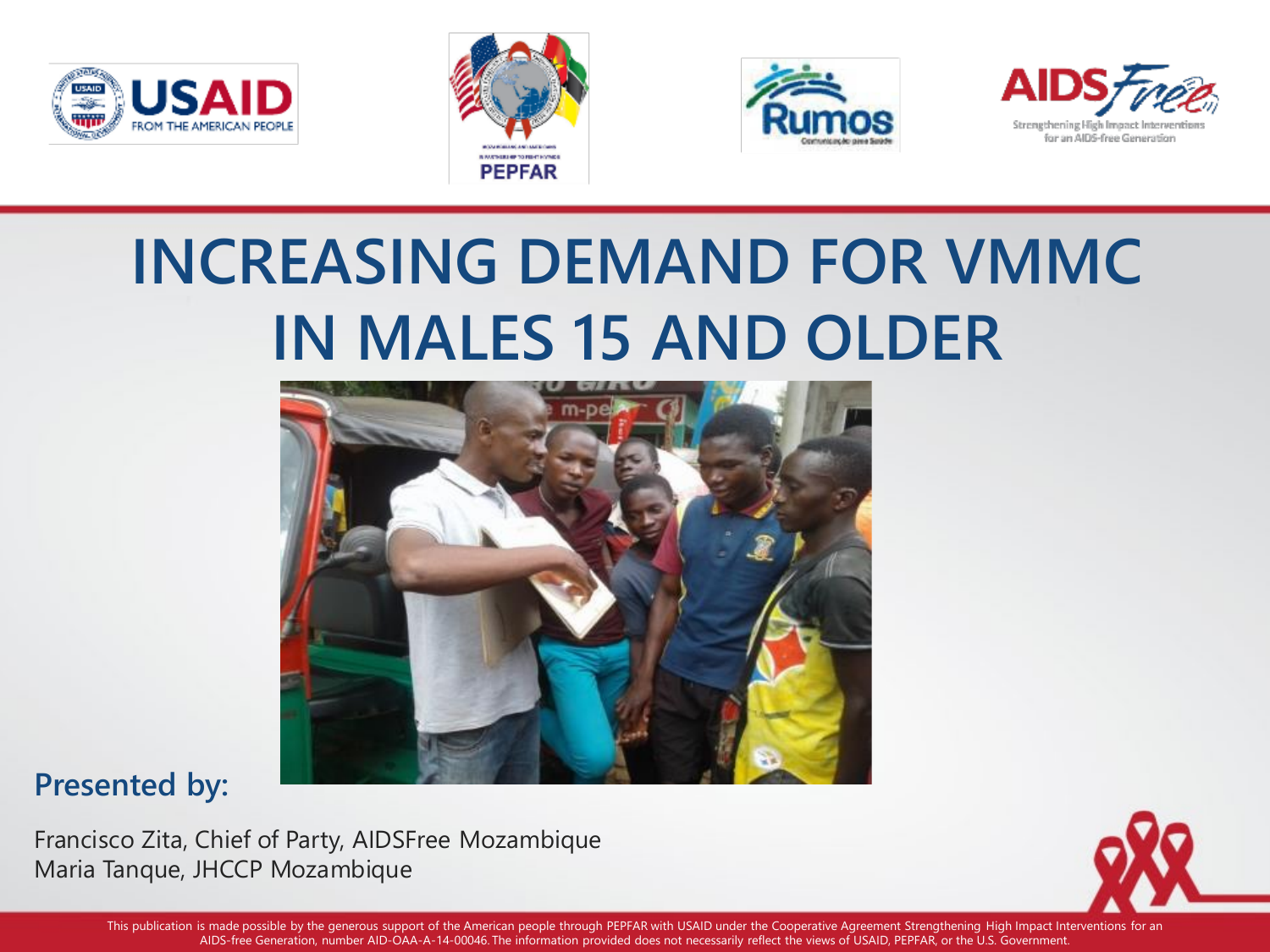

# **Background**

- AIDSFree, in collaboration with the Mozambique MOH, has provided voluntary medical male circumcision (VMMC) services in Tete and Manica provinces since May 2016.
- Rumos is responsible for generating demand for VMMC services and improving interpersonal communication at all AIDSFree VMMC sites.
- Service delivery gaps were identified through:
	- o External quality assessment (EQA) findings (September 2015 and September 2016).
	- o Demand creation assessment findings (October 2015).
- In response, optimized service delivery by matching demand and supply to meet the targets while maintaining quality (site optimization).
- Collaboration was extended to include USAID's Global Health Supply Chain Program-Procurement and Supply Management Project and the USAID Mission.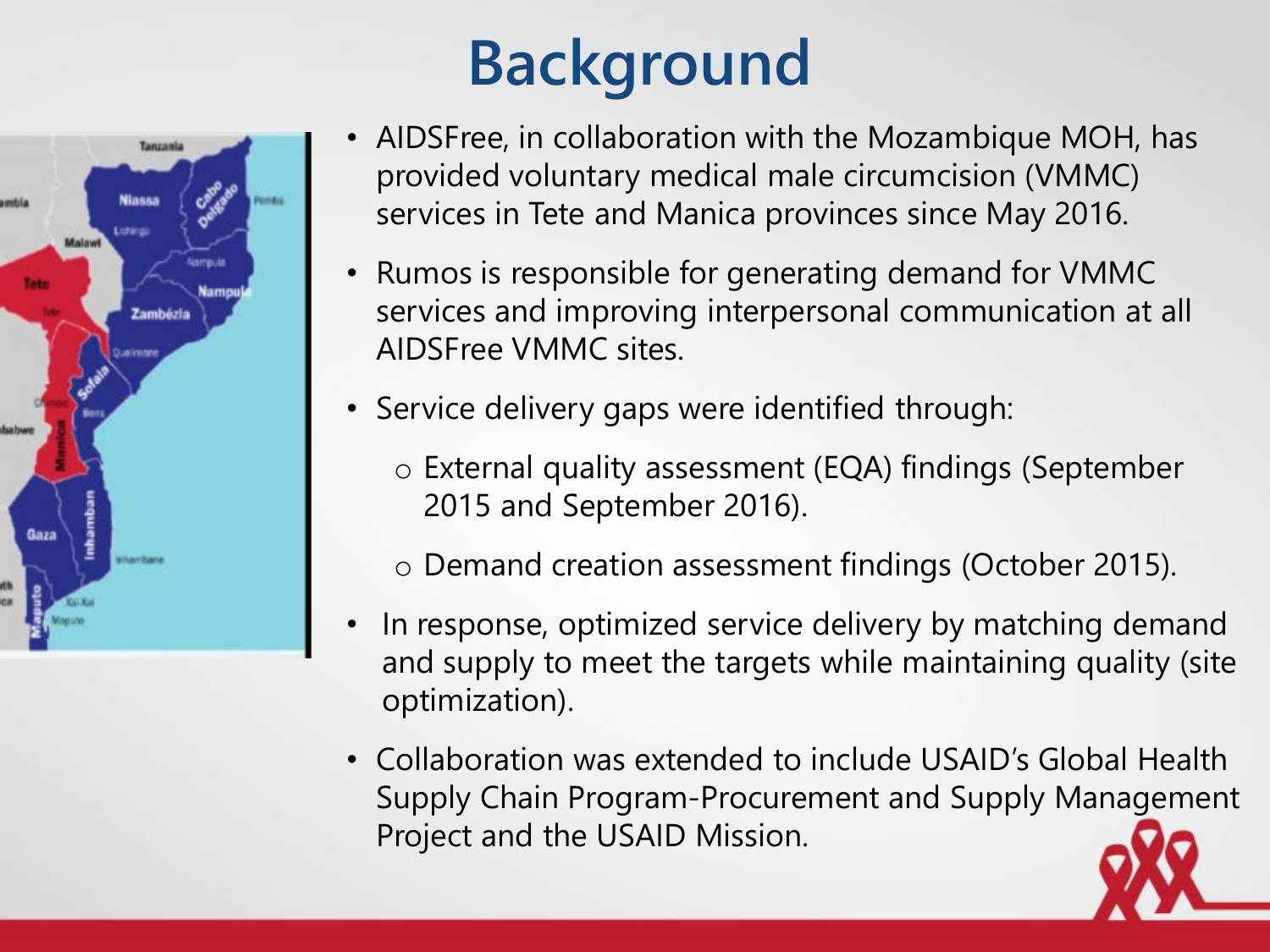# **Gaps Identified in 2015 Assessments**

#### **Demand creation**

- Low demand was observed at most sites.
- The majority of clients accessing VMMC were 10–14 years old.
- Mobilizers were under-performing.
- VMMC sites were under-utilized.

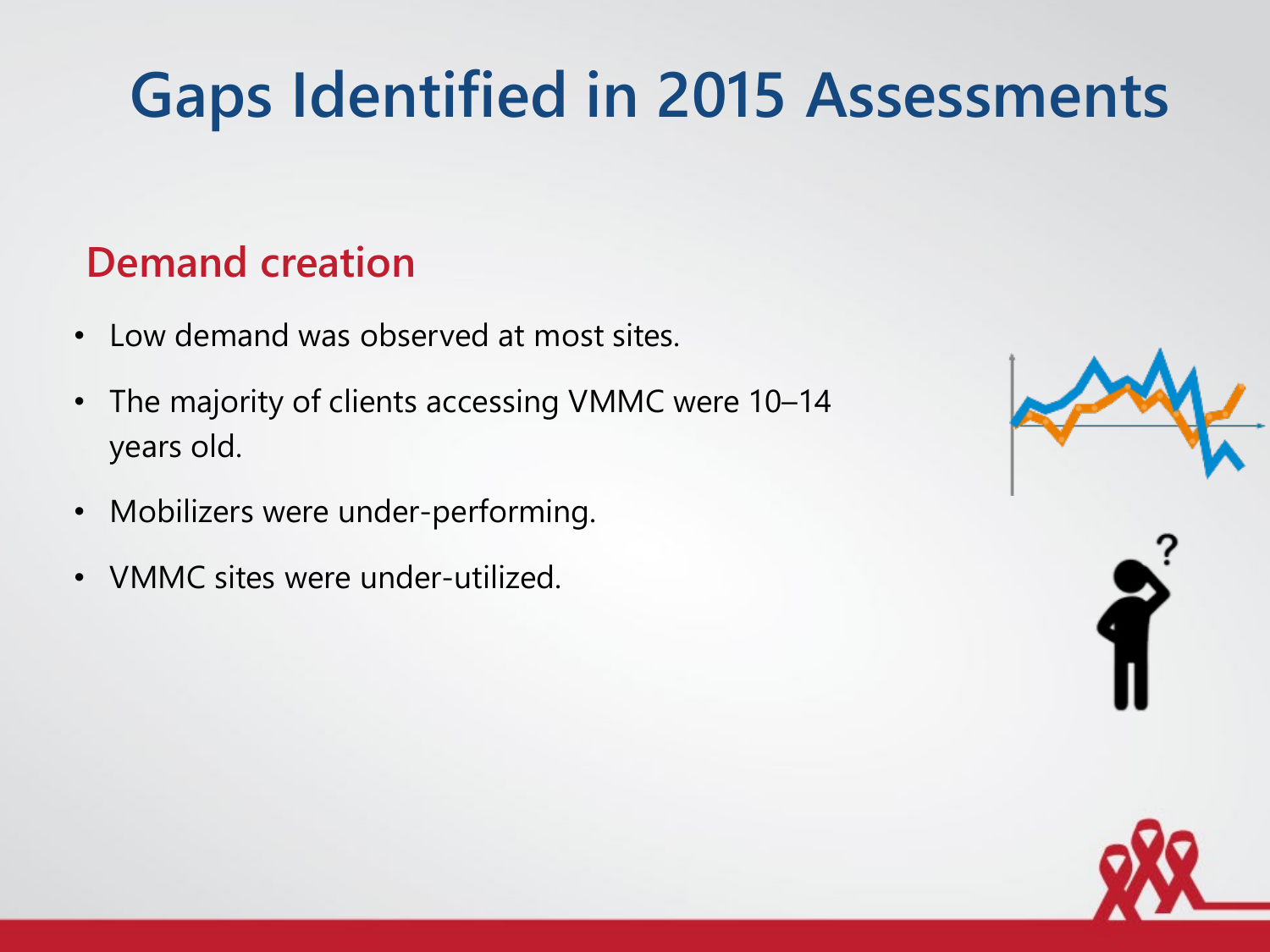### **Where we Recruit VMMC Clients**

- Secondary schools
- Universities and professional schools
- Formal and informal markets
- Churches
- Workplaces
- Large social gatherings
- Prisons
- Bus stops
- Door to door (homes)





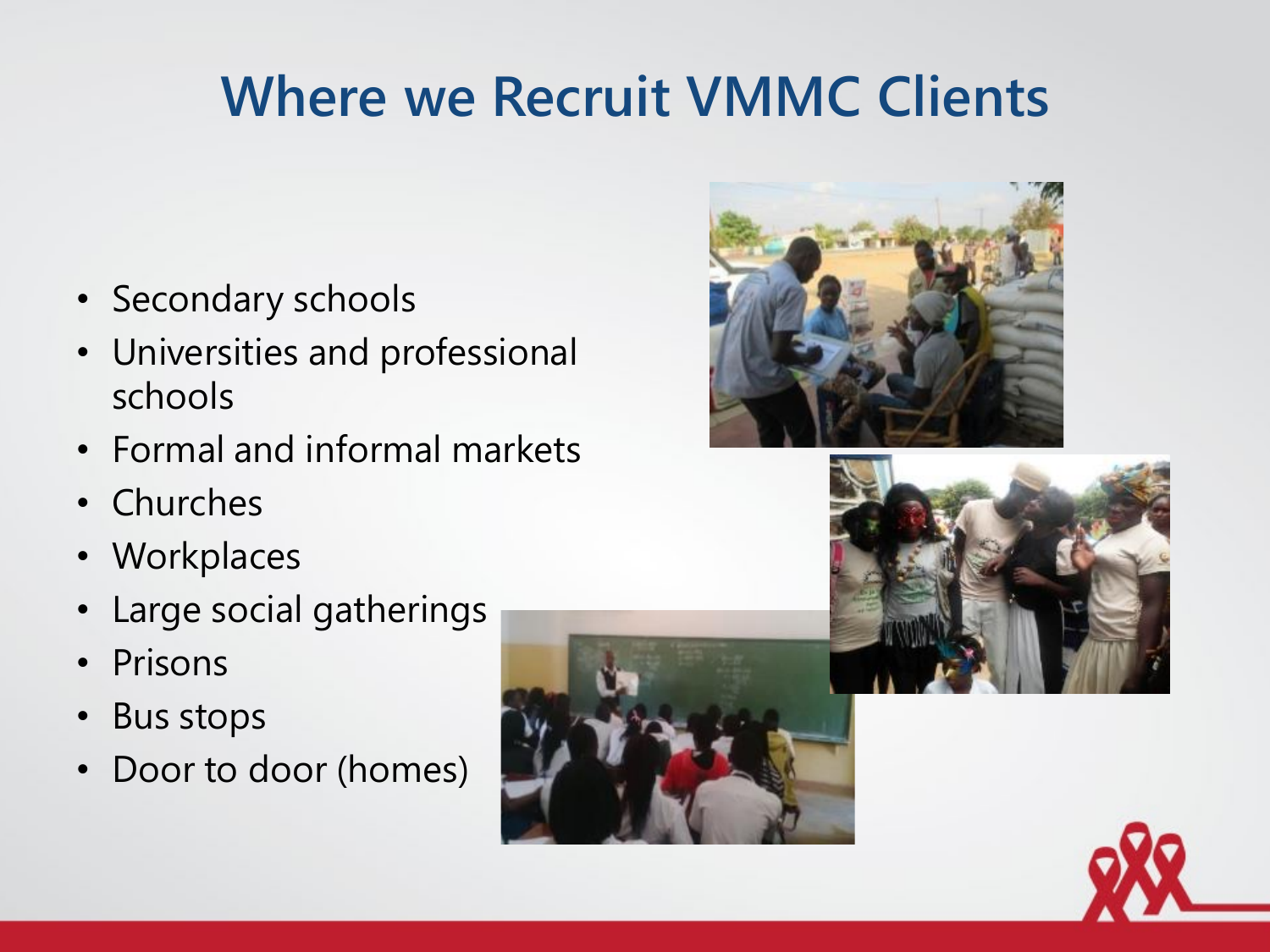## **Approaches to Increase VMMC**

- Provide supervision and support to community mobilizers.
- Train mobilizers in effective interpersonal communication (IPC).
- Assign mobilizers according to their educational and skill levels as appropriate to schools, communities, companies, universities.
- Meet clients' transportation needs.
- Allow clients to enter through the VMMC unit side door, which is not visible to the public.
- Include mobilizers' contact number on invitations so that clients can ask follow-up questions and book appointments in a more private way.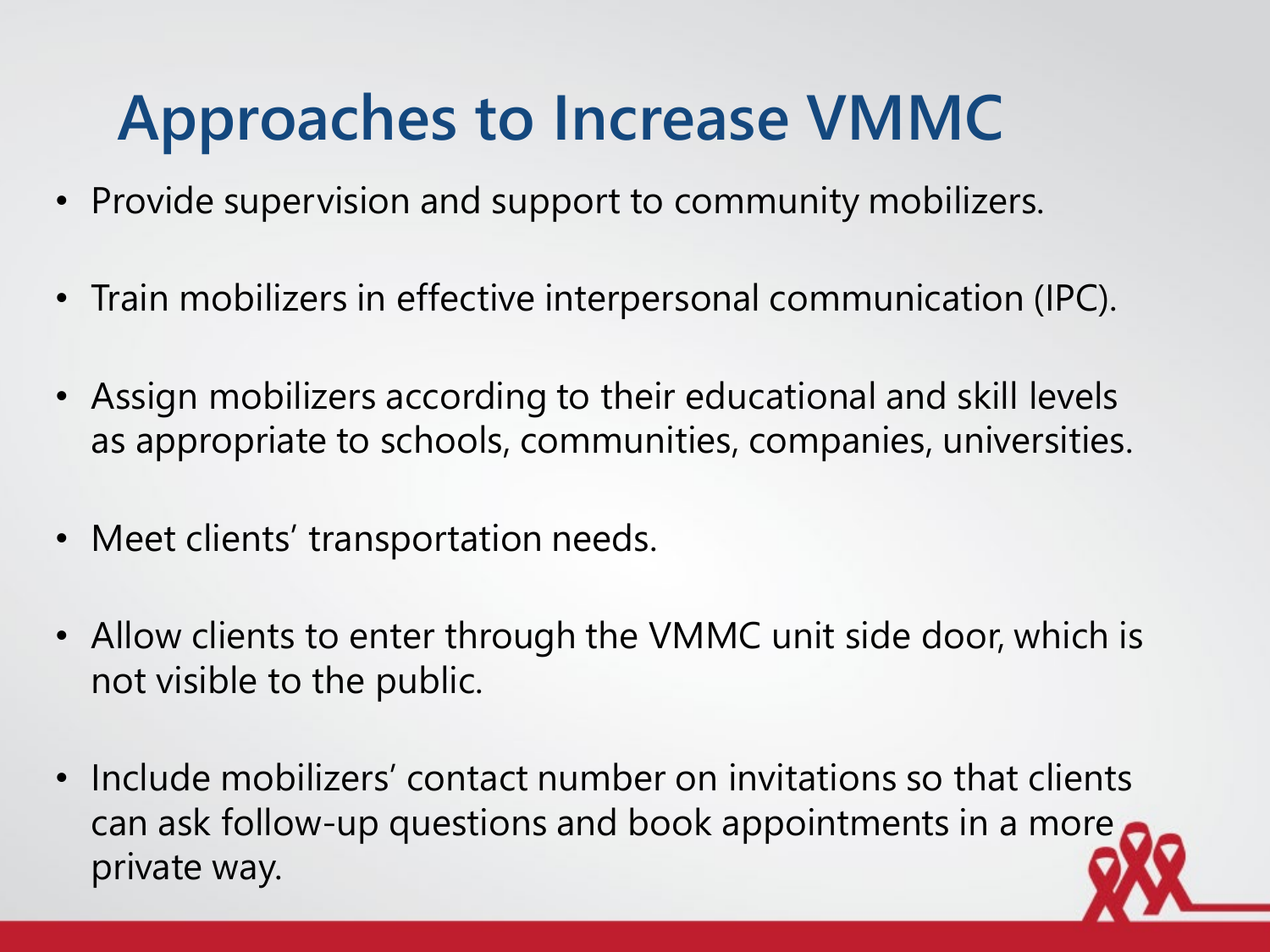## **Approaches to Increase VMMC, cont…**

- Screen testimonial video via tablet during mobilization meetings.
- Sponsor radio panel discussions with testimonials video sharing their experience.
- Use mobilizers' WhatsApp group to check the reach of the priority age group daily and reinforce guidance.
- Train all providers on in-service communication/counseling to ensure they convey accurate messages in each stage of the VMMC continuum.
- Monitor performance and share information, such as daily data on VMMCs provided by age group, and ways to improve performance and overcome challenges.

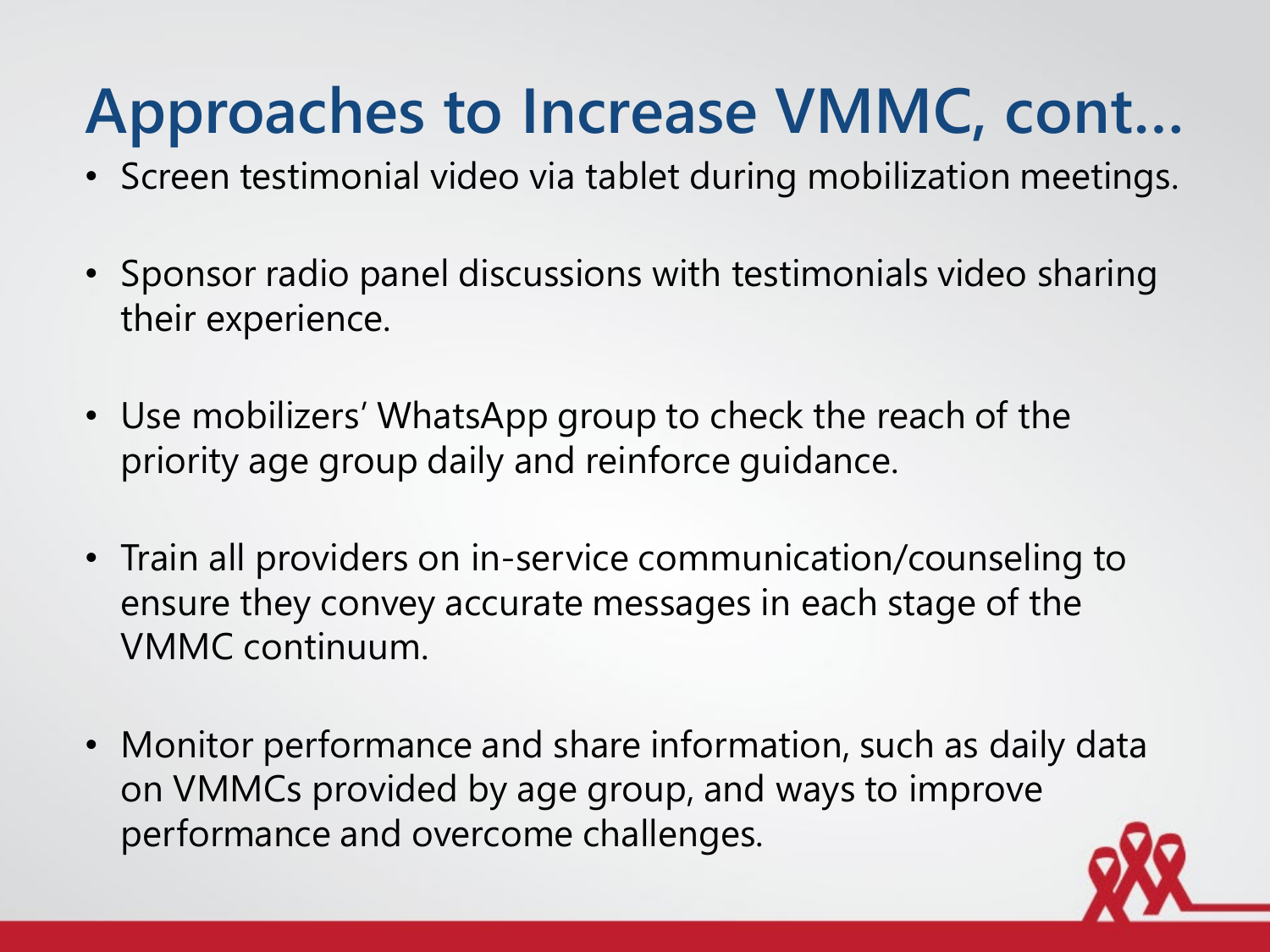# **Coordinating VMMC Demand and Supply**



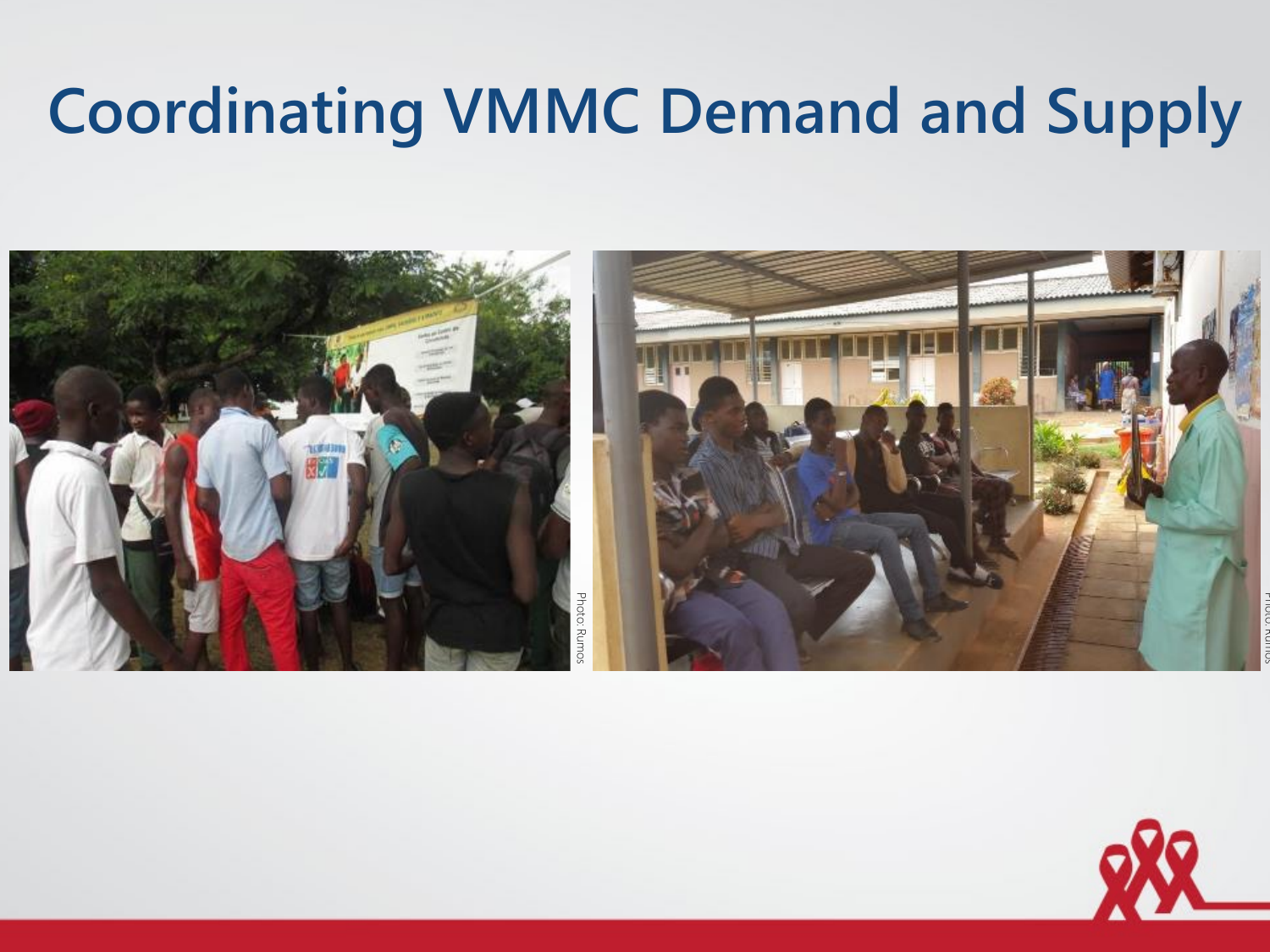# **Strengthening Coordination between Rumos and AIDSFree to Balance Demand & Supply**

- Plan according to COP targets and districts allocated, and share approaches for implementation.
- Involve team members from health units, provincial units and central level from Rumos and AIDSFree in strategic planning.
- Use site optimization tool to plan placement of personnel ( for both service delivery and demand creation) and plan for opening outreach sites.
- Same planning was conducted for scheduled outreaches to complement achievement at static sites.

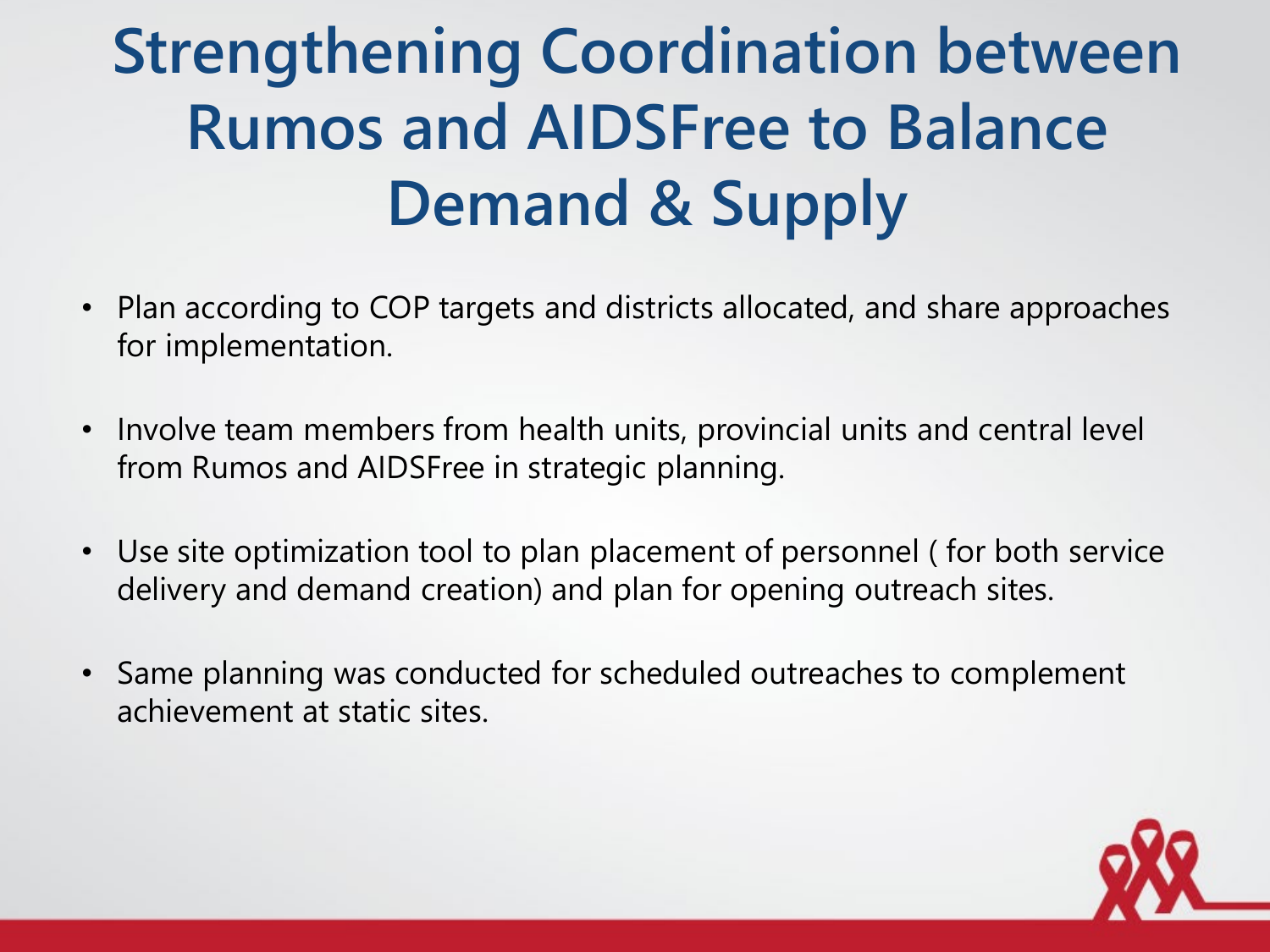

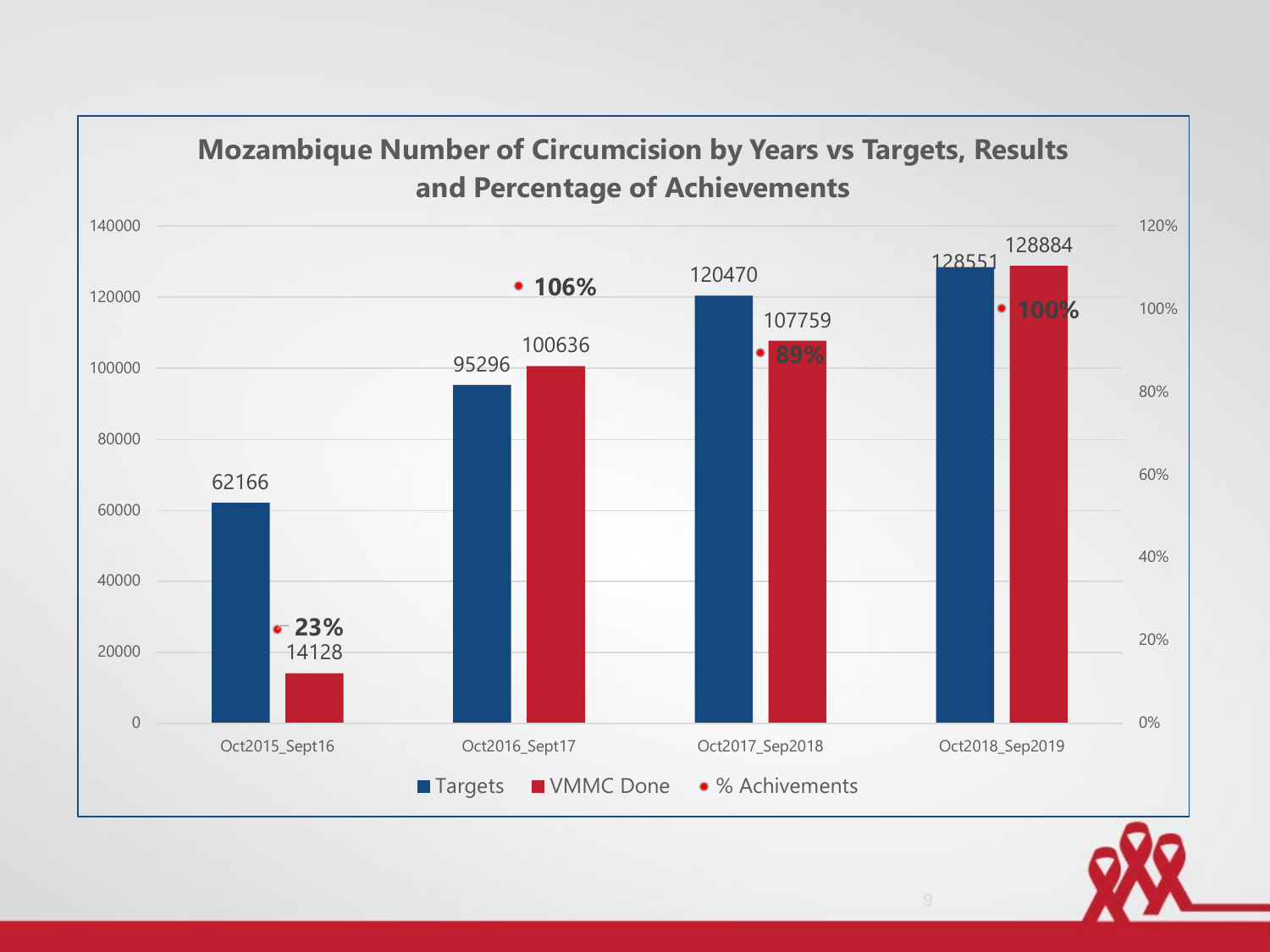#### **Proportion of Annual Achievements by Priority Age Bands**





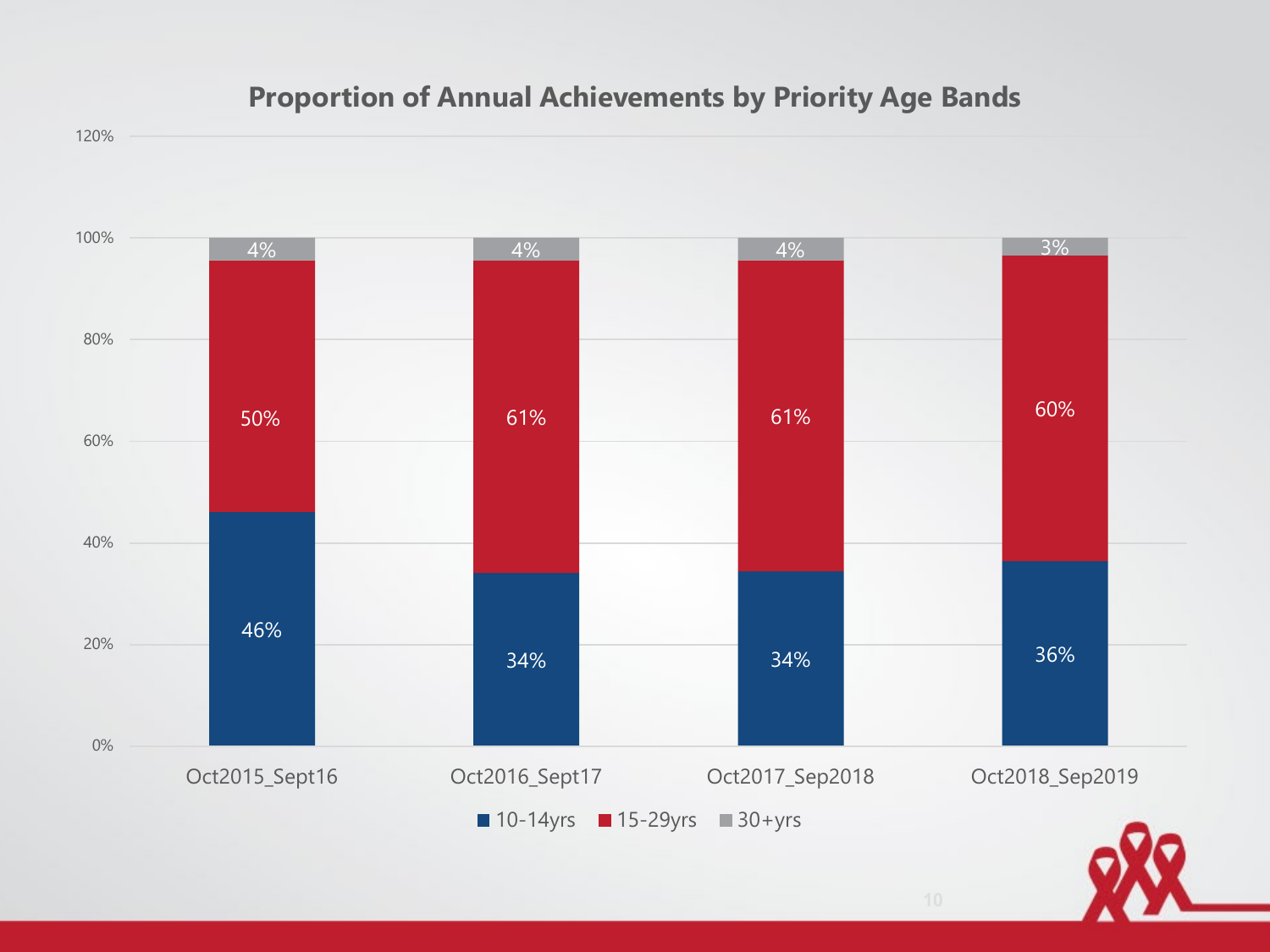### **VMMC by Age Group**

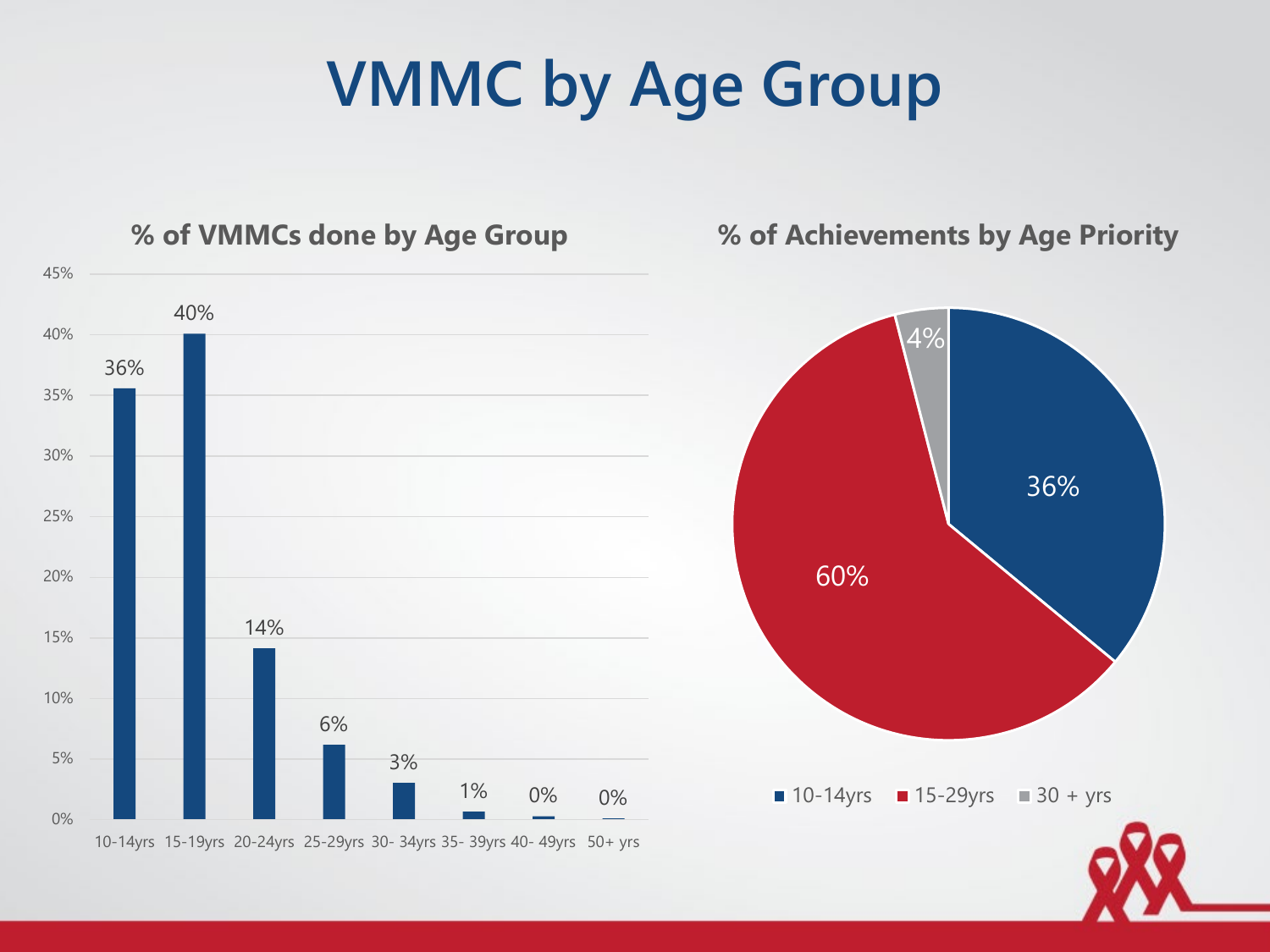#### **Lessons**

#### **Strengthen mobilization**

- Provide mobilizers with strong training, supervision, support, and motivation.
- Adjust demand-creation strategy based on outcome of weekly meetings.

#### **Use data for decision-making**

• Analyze data from SCPA tool—allows site managers to set, adjust, and track daily targets in real time.

#### **Deliver client-centered services**

- Provide evening and weekend services that attract older men.
- Build staff capacity to communicate with males 15 years and older.

#### **Assess project performance daily**

- Post number of procedures in each circumcision unit, (fixed and temporary) by age group.
- Post performance by age group of each mobilizer through provincial WhatsApp groups.
- Follow reach of the priority age group shared with each mobilizer to motivate them to prioritize men over 15 years of age.